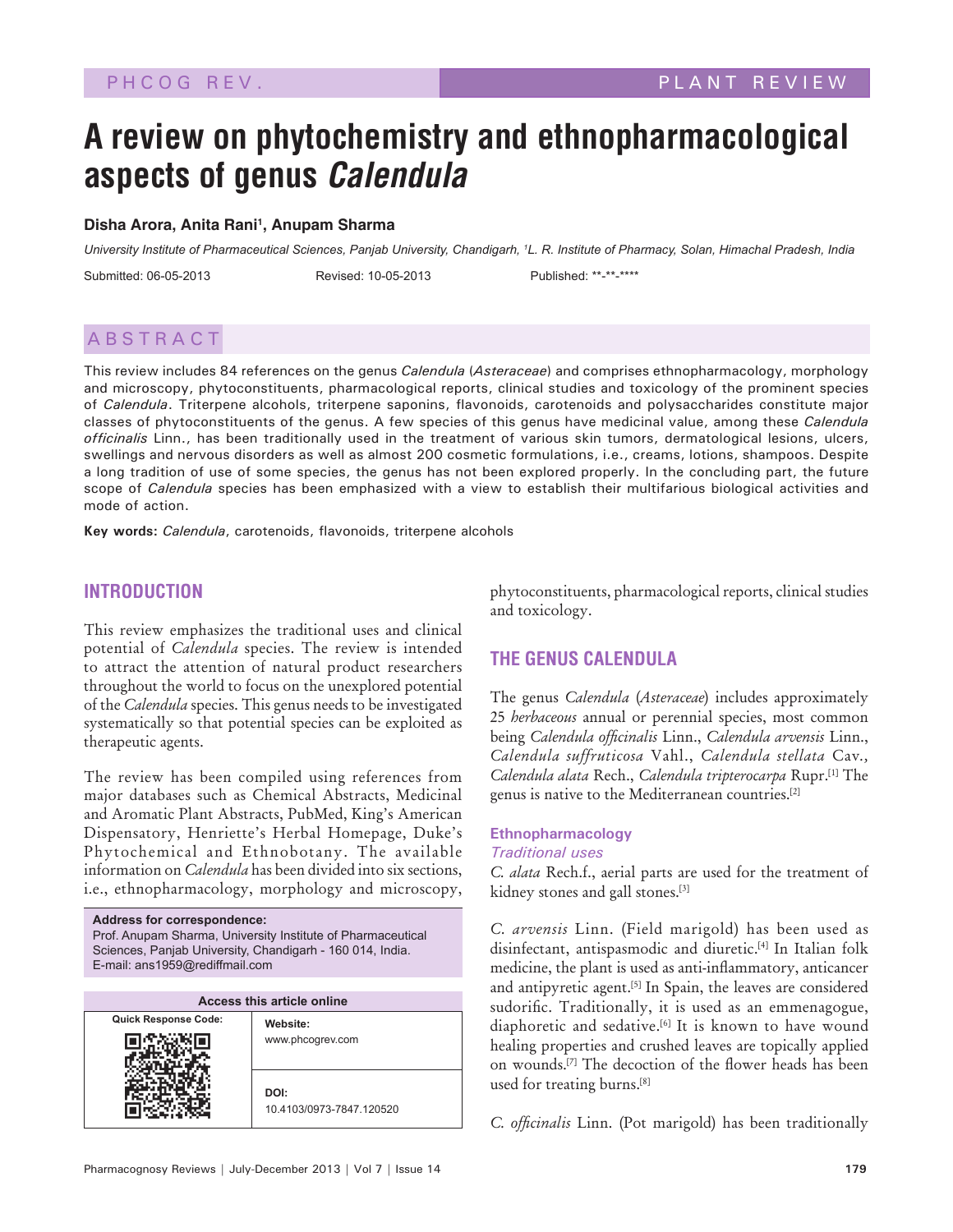used in the treatment of inflammations of internal organs, gastrointestinal ulcers and dysmenorrhea and as a diuretic and diaphoretic in convulsions. It is also used for inflammations of the oral and pharyngeal mucosa, wounds and burns.[9] *Calendula* is a cleansing and detoxifying herb and the infusion treat chronic infections.[10] The dried flower heads have been used for their antipyretic, anti-tumor and cicatrizing effects.[11] Topical application of infusion of flowers is used as antifungal and antiseptic in wounds, marks, freckles, sprain and conjunctivitis.[12] *Calendula* tea is used as eyewashes, gargles, diaper rashes and other inflammatory conditions of the skin and mucous membranes.[13] Mother tincture of *C. officinalis* is used in homoeopathy for the treatment of mental tension and insomnia.[14]

Medicinal properties of *C. officinalis* have been mentioned in Ayurvedic and Unani system of medicine indicating that leaves and flowers are antipyretic, anti‑inflammatory, antiepileptic and antimicrobial.[15] In traditional and homoeopathic medicine, *C. officinalis* has been used for poor eyesight, menstrual irregularities, varicose veins, hemorrhoids and duodenal ulcers.[16] In the middle ages, *Calendula* flowers were used for liver obstructions, snake bites and to strengthen the heart. It was used in the 18th century as a remedy for headache, jaundice and red eyes. The plant was employed in the civil war to treat wounds and as a remedy for measles, smallpox and jaundice.<sup>[17]</sup>

Decoction and infusion of *Calendula persica* C.A. Mey aerial parts are employed for the treatment of kidney stones.[3]

### **Alternative and** *complementary* **medicinal uses**

Among the various species of the genus *Calendula*, *C. officinalis* is the only one, which is extensively used clinically throughout the world. The plant is listed in German Commission E, European Scientific Co-operative on Phytotherapy, British Herbal Pharmacopoeia, World Health Organization monographs for wound healing and anti‑inflammatory actions.[18] *C. officinalis* preparations are used in various complementary and alternative medicine systems mainly for burns, cuts, rashes, dermatitis and varicosis.<sup>[19]</sup> It is also included as part of treatment for dry skin, bee stings and foot ulcers.[20] The essential oil of the plant is used for soothing central nervous system and as a wound healer.[21]

*C. officinalis* preparations currently in use include carophyllenic ointment (containing carotenoids extracted from the flowers) and pot marigold tincture. It is one of the constituents of proprietary homoeopathic medicine Traumeel® , used for treating the symptoms associated with acute musculoskeletal injuries including pain and swelling.[22] Otikon otic solution and naturopathic herbal extract ear drops solution, ear drop formulations of naturopathic origin containing *Calendula* flowers, have been reported to be effective for the management of otalgia associated with acute otitis media in children.[23,24]



**Figure 1:** Calendula officinalis L

## **Morphology and microscopy**

*C. arvensis* Linn. is an annual herb, not generally exceeding 15 cm in height. Leaves lance-shaped; stem slender, hairy; inflorescence single flower head up to 4 cm wide with bright yellow to yellow‑orange ray florets around a center of yellow disc florets.<sup>[25,26]</sup>

*C. officinalis* Linn. [Figure 1] is an annual or biennial plant attaining height of 30-60 cm. Leaves lower spatulate, 10-20 cm long and 1-4 cm wide; higher oblong and mucronate, 4-7 cm long; stem angular, hairy and solid; flower heads bright yellow to orange; marginal flowers in cultivated plants multi-seriate, corolla oblong spatulate, 15-25 mm long and 3 mm wide; corolla of disc flowers rounded, at the top tridentate, 1.5-2.5 cm long and 4-7 mm in diameter with 5 mm long tubular florets.[27,28]

The powdered *C. officinalis* is yellowish brown with a characteristic, aromatic odor and a slightly bitter taste; comprises fragments of the corolla, anomocytic stomata in the apical region of outer epidermis, covering and glandular trichomes, elongated sclerenchymatous cells, pollen grains, fragments of the walls of the ovaries containing brown pigment, fragments of stigma, fragments of the fibrous layer of the others.[29,30]

*C. stellata* Cav., is a small, attractive annual growing to a height of 30 cm or more. Leaves oval or oblong, somewhat pointed, wavy-toothed;[31] stems scabrous; achenes outer five with membranous toothed margins, the five inner ones "boat-shaped" and smooth on the back, the rest angular and muricated on the back.[32]

*C. suffruticosa* Vahl., is a perennial plant reaching a height between 20 cm and 40 cm. Leaves lance-shaped, slightly toothed, covered with short sticky hairs; stem young one first erected, later begin to hang and spread to the soil; flowers bright yellow, each measuring about 2.5 cm in diameter.[31,33]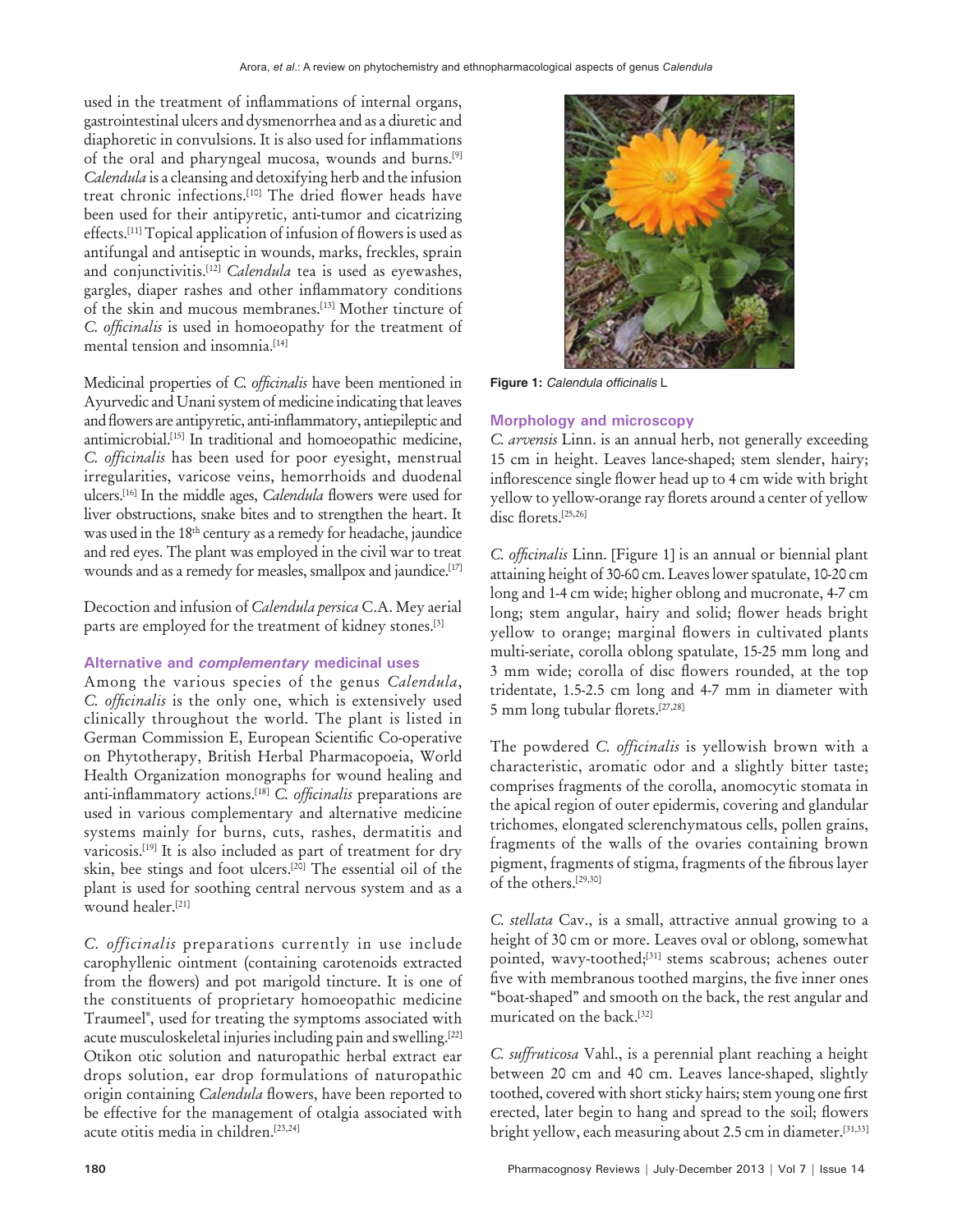

**Figure 2:** Chemical structures of some phytoconstituents reported from the genus *Calendula*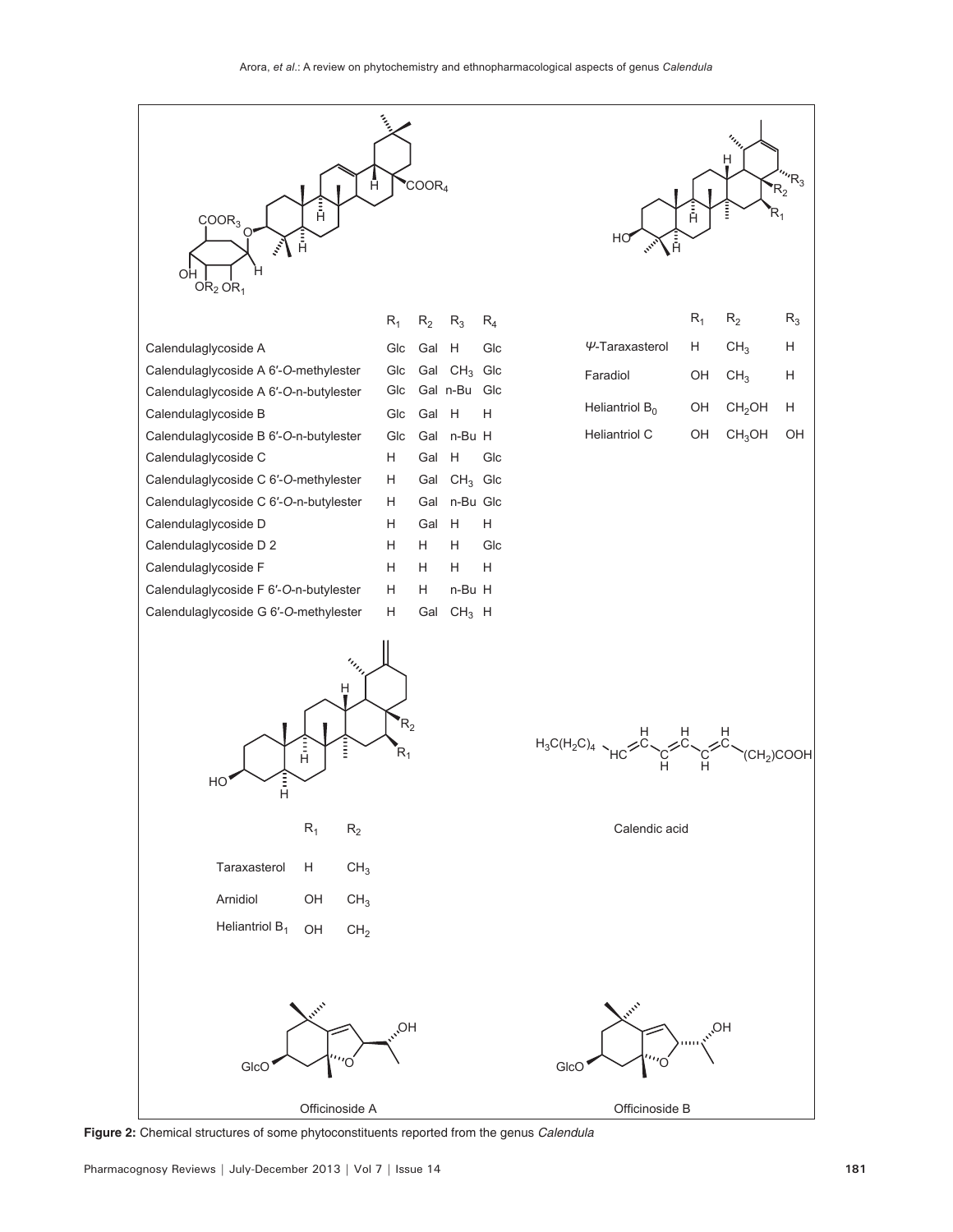

**Figure 2:** Contd...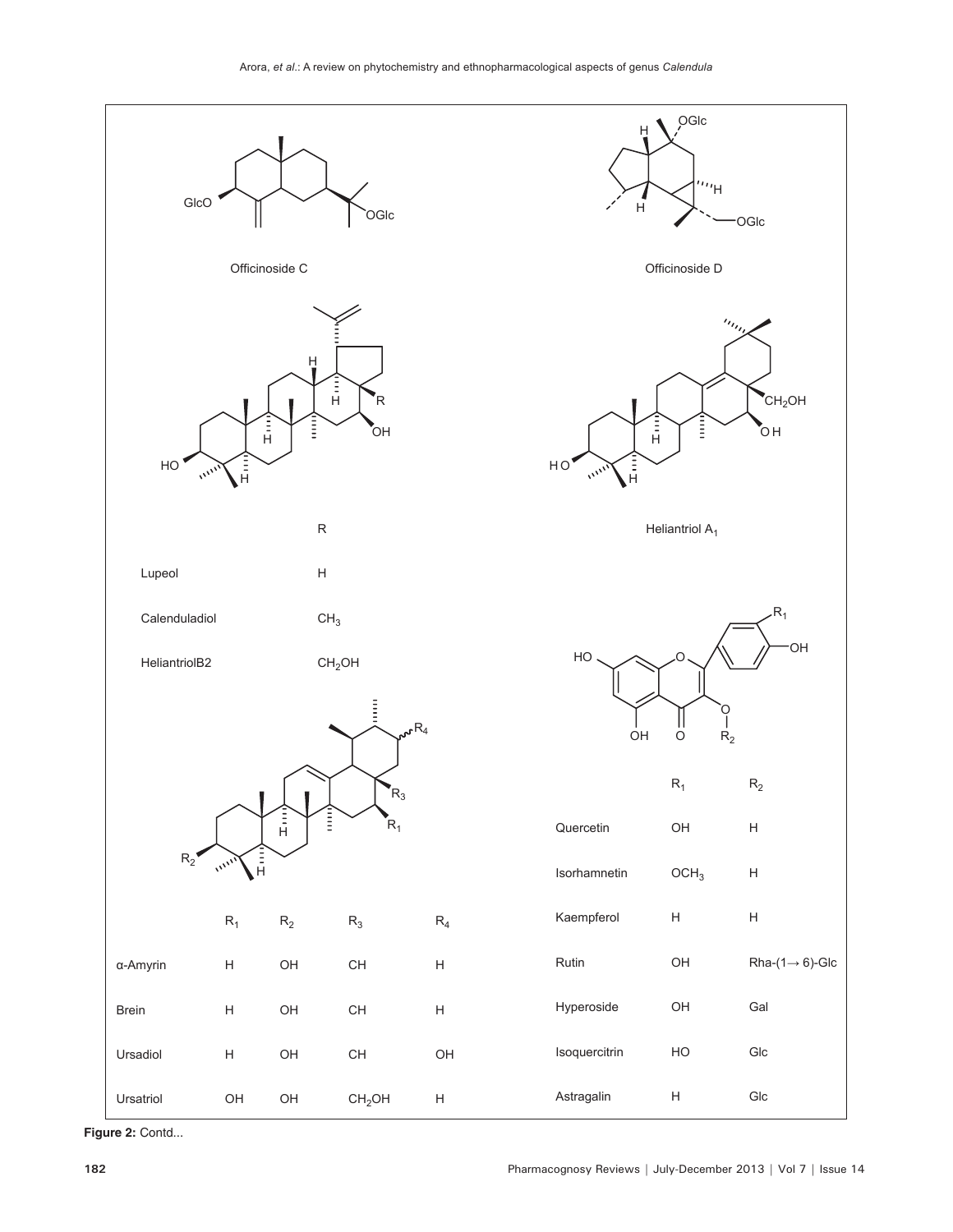| HO<br>OR <sub>3</sub> O<br>O<br>OH                   | Ω<br>H<br>OH $OR2$ | OR <sub>1</sub><br><b>OH</b> |                           | $\frac{1}{H}$<br>γ∃<br>⊾H<br>HO<br>and in | Ξ                         | $\eta_{\eta_j}$<br>$R_2$<br>H<br>$R_1$ |
|------------------------------------------------------|--------------------|------------------------------|---------------------------|-------------------------------------------|---------------------------|----------------------------------------|
|                                                      | $R_1$              | $\mathsf{R}_2$               | $R_3$                     |                                           | $R_1$                     | $R_2$                                  |
| Quercetin 3-O-glucoside                              | H                  | H                            | $\boldsymbol{\mathsf{H}}$ | $\beta$ -amyrin                           | $\boldsymbol{\mathsf{H}}$ | CH <sub>3</sub>                        |
| Quercetin 3-O-rutinoside                             | H                  | $\boldsymbol{\mathsf{H}}$    | Rha                       | Maniladiol                                | OH                        | CH <sub>3</sub>                        |
| Quercetin 3-O-neohesperidose                         | $\mathsf H$        | Rha                          | Н                         |                                           |                           |                                        |
| Quercetin 3-O-2 <sup>G</sup> -rhamnosylrutinoside    | H                  | Rha                          | Rha                       | Erythrodiol                               | Н                         | CH <sub>2</sub> OH                     |
| Isorhamnetin 3-O-glucoside                           | CH <sub>3</sub>    | Н                            | $\boldsymbol{\mathsf{H}}$ | Longispinogenin                           | OH                        | CH <sub>2</sub> OH                     |
| Isorhamnetin 3-O-rutinoside                          | CH <sub>3</sub>    | $\boldsymbol{\mathsf{H}}$    | Rha                       |                                           |                           |                                        |
| Isorhamnetin 3-O-neohesperidoside                    | CH <sub>3</sub>    | Rha                          | Н                         |                                           |                           |                                        |
| Isorhamnetin 3-O-2 <sup>G</sup> -rhamnosylrutinoside | CH <sub>3</sub>    | Rha                          | Rha                       |                                           |                           |                                        |

**Figure 2:** Contd...

# **Table 1: Phytoconstituents of different species of** *Calendula*

| <b>Species</b>            | <b>Phytoconstituents</b>                                                                                                                                                                                                                                                                                                                                                                                                                                                                                                                                                                                                                                                                                                                                                                                                                                                                                                                                                                                                                                                                                                                                                                                                                                                                                                                                                                                                                                                                                                                                                                                                                                                                                                                                                                                                                                                                                                                                                                                                                                                                                                                                                                                                                                                                                                |
|---------------------------|-------------------------------------------------------------------------------------------------------------------------------------------------------------------------------------------------------------------------------------------------------------------------------------------------------------------------------------------------------------------------------------------------------------------------------------------------------------------------------------------------------------------------------------------------------------------------------------------------------------------------------------------------------------------------------------------------------------------------------------------------------------------------------------------------------------------------------------------------------------------------------------------------------------------------------------------------------------------------------------------------------------------------------------------------------------------------------------------------------------------------------------------------------------------------------------------------------------------------------------------------------------------------------------------------------------------------------------------------------------------------------------------------------------------------------------------------------------------------------------------------------------------------------------------------------------------------------------------------------------------------------------------------------------------------------------------------------------------------------------------------------------------------------------------------------------------------------------------------------------------------------------------------------------------------------------------------------------------------------------------------------------------------------------------------------------------------------------------------------------------------------------------------------------------------------------------------------------------------------------------------------------------------------------------------------------------------|
| C. officinalis            | Triterpene glycosides: Calendulaglycoside A, calendulaglycoside A 6'-O-methyl ester, calendulaglycoside A<br>6'-O-n-butyl ester, calendulaglycoside B, calendulaglycoside B 6'-O-n-butyl ester, calendulaglycoside C, calendula<br>glycoside C 6'-O-methyl ester, calendulaglycoside C 6'-O-n-butyl ester, calendulaglycoside D, calendulaglycoside D <sub>2</sub> ,<br>calendulaglycoside F, calendulaglycoside F 6'-O-butyl ester, calendulaglycoside G 6'-O-methyl ester, calendasaponins<br>A-D; <sup>[9,11]</sup> triterpene alcohols: Free and esterified (with fatty acids) monols, diols and triols of $\psi$ -taraxastane-type including<br>$\psi$ -taraxasterol, faradiol, heliantriol B <sub>o</sub> , heliantriol C, taraxastane-type including taraxasterol, arnidiol, heliantriol B <sub>o</sub> ,<br>lupine-type including lupeol, calenduladiol, heliantriol $B_{n}$ , ursane-type including $\alpha$ -amyrin, brein, ursadiol, ursatriol,<br>oleanane-type including B-amyrin, maniladiol, erythrodiol, longispinogenin, heliantriol A,; <sup>[34,35]</sup> flavonoids: Quercetin,<br>isorhamnetin, kaempferol, rutin, hyperoside, isoquercitrin, astragalin, quercetin 3-O-glucoside, quercetin 3-O-rutinoside,<br>quercetin 3-O-neohesperidose, quercetin 3-O-2 <sup>G</sup> -rhamno-sylrutinoside, isorhamnetin 3-O-glucoside, isorhamnetin<br>3-O-rutinoside, isorhamnetin 3-O-neohesperidoside, iso-rhamnetin 3-O-2 <sup>G</sup> -rhamnosylrutinoside; <sup>[11]</sup> ionone glucosides:<br>Officinosides A and B; sesquiterpene glycosides: Officinosides C and D; <sup>[36]</sup> carotenoids: Lutein, zeaxanthine,<br>flavoxanthin, auroxanthin, $\beta$ -carotene, luteoxanthin, violaxanthin, $\beta$ -cryptoxanthin, mutaxanthin; <sup>[37]</sup> hydroxycoumarins:<br>Scopoletin, umbelliferone, esculetin; phenolic acids: Chlorogenic acid, caffeic acid, coumaric acid, vanillic acid; <sup>[38]</sup><br>volatile oils: $\alpha$ -cadinol, T-cadinol; <sup>[39]</sup> $\alpha$ -cadinene, limonene, 1,8-cineol; <sup>[40]</sup> quinones: $\alpha$ -tocopherol, phylloquinone; <sup>[41]</sup> fatty<br>acids: Calendic acid, dimorphecolic acid; <sup>[42]</sup> others: Sterols, mucilage, carbohydrates, resin, tannins, amino acids, bitter<br>principle calendin <sup>[43]</sup> |
| C. arvensis               | Triterpenoid saponins: Arvensoside A and B. <sup>[44]</sup> arvensoside C. <sup>[45]</sup> calenduloside C and D. <sup>[46]</sup> calendulaoside G and H: <sup>[43]</sup><br>sesquiterpene glycosides: Arvoside A and B; <sup>[47,48]</sup> flavonoids: Isoquercitroside, rutoside, narcissoside; <sup>[49]</sup> volatile oils: $\delta$<br>cadinene, $\alpha$ -cadinol; <sup>[26]</sup> fatty acids: Calendic acid, <sup>[50]</sup> dimorphecolic acid; others: Amino acids, <sup>[51]</sup> alkaloids, <sup>[43]</sup> lutein, <sup>[52]</sup><br>phenolic acids, tannins, malic acid, salicylic acid, mucilages <sup>[53]</sup>                                                                                                                                                                                                                                                                                                                                                                                                                                                                                                                                                                                                                                                                                                                                                                                                                                                                                                                                                                                                                                                                                                                                                                                                                                                                                                                                                                                                                                                                                                                                                                                                                                                                                     |
| C. persica<br>C. stellata | Fatty acids: Palmitic acid, linoleic acid <sup>[54]</sup><br>Fatty acid: Calendic acid; <sup>[55]</sup> volatile oils: Linalool, linalyl acetate, limonene <sup>[2]</sup>                                                                                                                                                                                                                                                                                                                                                                                                                                                                                                                                                                                                                                                                                                                                                                                                                                                                                                                                                                                                                                                                                                                                                                                                                                                                                                                                                                                                                                                                                                                                                                                                                                                                                                                                                                                                                                                                                                                                                                                                                                                                                                                                               |
|                           |                                                                                                                                                                                                                                                                                                                                                                                                                                                                                                                                                                                                                                                                                                                                                                                                                                                                                                                                                                                                                                                                                                                                                                                                                                                                                                                                                                                                                                                                                                                                                                                                                                                                                                                                                                                                                                                                                                                                                                                                                                                                                                                                                                                                                                                                                                                         |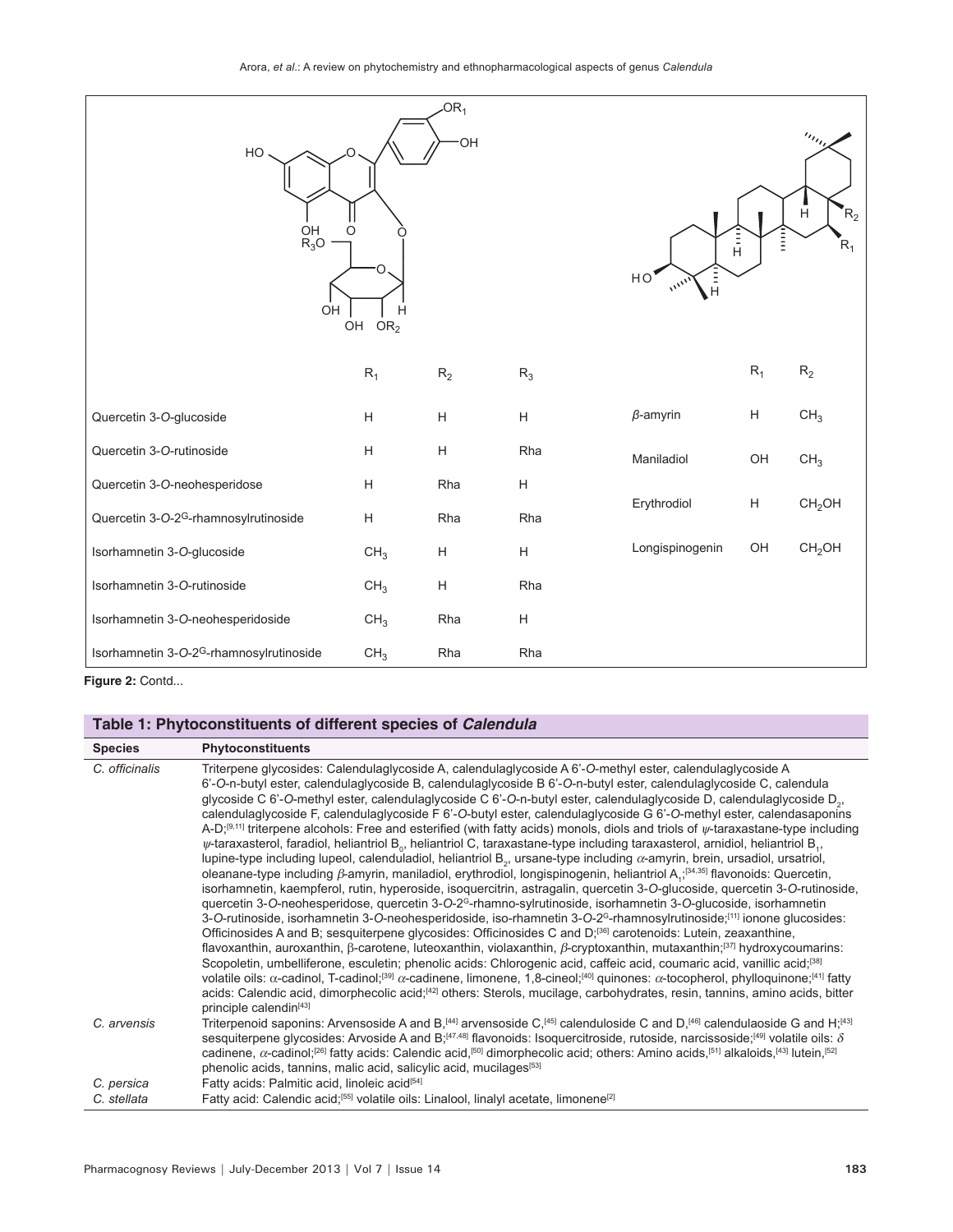#### **Phytoconstituents**

Four species of *Calendula* have been investigated phytochemically. Table 1 summarizes the phytoconstituents of different species of *Calendula*. Figure 2 represents chemical structures of some phytoconstituents reported from the genus *Calendula*.

#### **Pharmacological reports**

The available literature reveals that amongst 12-20 species of *Calendula*, only three species, i.e., *C. officinalis, C. arvensis* and *C. suffruticosa* have been evaluated for their pharmacological activities.

Tincture of *C. arvensis* was active against *Staphylococcus aureus*  at concentrations of 10 mg/ml or 25 mg/ml.[56] Sesquiterpene glycosides from *C. arvensis* were able to inhibit vesicular stomatitis virus infection.[57] A saponin containing fraction from the aerial parts of *C. arvensis* had hemolytic activity *in vitro* and anti-inflammatory activity against carrageenan induced paw edema in rats.[58] Saponins showed antimutagenic activity against benzo (a) pyrene 1 µg and mutagenic urine concentrate from a smoker (SU) 5 µL with a dose-response relationship.[59]

Preparations of *C. officinalis* are mainly applied in the form of infusions, tinctures and ointments as a wound healing remedy for inflammations of the skin, mucous membranes, for poorly healing wounds, bruises, boils and rashes, e.g., pharyngitis and leg ulcers.[27] In the mixed lymphocyte reaction, 70% ethanol extract showed stimulatory effects at 0.1-10 µg/ml, followed by inhibition at higher concentrations.[60] Phagocytosis of human granulocytes was stimulated by polysaccharides isolated from aqueous extract of *Calendula* flowers.[61] Extracts of *Calendula* flowers of differing polarities exhibited anti-oxidative effects on liposomal lipid peroxidation induced by  $Fe<sup>2</sup>$  + and ascorbic acid.<sup>[62,63]</sup> Isorhamnetin 3-glycosides from *Calendula* flowers inhibited lipoxygenase from rat lung cytosol at a concentration of  $1.5 \times 10^{-5}$  M.<sup>[64]</sup> In a test system based on porcine buccal membranes, strong concentration dependent adhesive processes were observed with a low viscosity polysaccharide enriched extract (98% carbohydrates) of *Calendula* flowers. These findings suggested that the polysaccharides may contribute to therapeutic effects in the treatment of irritated mucosa.<sup>[65]</sup> A triterpene enriched fraction given orally to mice inoculated with Ehrlich mouse carcinoma prevented the development of ascites and increased survival time compared to control.[66] Triterpenes such as faradiol and taraxasterol inhibit experimental tumor promotion and are therefore considered as inhibitors of tumor growth.[67] A saponin rich fraction administered orally at 50 mg/kg body weight to hyperlipemic rats reduced the serum lipid level.[68,69] The aqueous alcohol extract of *C. officinalis* showed central nervous system inhibitory effect with marked overall sedative activity as well as hypotensive effect.[70] The alcohol extract of flowers of *C. officinalis* possesses anti-HIV properties.[71] A cream containing

*calendula* extract has been reported to be effective in dextran and burn edemas as well as in acute lymphedema in rats. Activity against lymphedema was primarily attributed to enhancement of macrophage proteolytic activity.[72] The essential oil of the flowers inhibited the growth *in vitro*  of *Bacillus subtilis*, *Escherichia coli*, *S. aureus*, *Pseudomonas aeruginosa* and *Candida albicans.*[73] Acetone, ethanol or water extracts inhibited the growth *in vitro* of the fungus *Neurospora* crass.[74] A flavonoid fraction isolated from the flowers inhibited the *in vitro* growth of *S. aureus*, *Sarcina lutea*, *E. coli*, *Klebsiella pneumonia* and *Candida monosa*. [75] The 50% ethanol extract of the plant showed spermicidal activity in rats at 2% concentration.[76]

*C. suffruticosa* inhibited pathogenic micro-organisms, especially *Pseudomonas syringae, Pseudomonas fluorescens, Xanthomonas campestris, Agrobacterium tumefaciens*. [77]

#### **Clinical studies**

In a randomized, open controlled study, the effects of three ointments were compared after topical treatment of patients with 2nd or 3rd degree burns for 17 days: *Calendula* flower ointment (prepared by digestion in vaseline) (*n* = 53) or vaseline only  $(n = 50)$  or a proteolytic ointment  $(n = 53)$ . The success rates were considered to be 37/53 for *Calendula* flower ointment, 27/50 for vaseline and 35/53 for the proteolytic ointment.[78] In an open uncontrolled pilot study, 30 patients with burns or scalds were treated 3 times/ day for up to 14 days with a hydrogel containing 10% of a hydro-ethanol extract. The symptoms reddening, swelling, blistering, pain, soreness and heat sensitivity were scored before, during and at the end of treatment. Total score and individual scores for each symptom improved.[79] In women with surgical wounds, local application of a mixture containing 70% oily extract of *Hypericum perforatum* and 30% oily extract of *C. arvensis* improved the rate of healing, compared with controls.[53] Phase III randomized single blinded trial of *C. officinalis* compared with trolamine for the prevention of acute dermatitis during irradiation for breast cancer was conducted. Patients who had been operated on for breast cancer and who were to receive post-operative radiation therapy were randomly allocated to application of either *Calendula* ointment containing 20% of fresh *Calendula* aerial parts in petroleum jelly (126 patients) or trolamine (128 patients) on the irradiated fields after each session. The primary end point was the occurrence of acute dermatitis of grade 2 or higher. Secondary end points were the occurrence of pain, the quantity of the topical agent used and the patient satisfaction. The occurrence of acute dermatitis of grade 2 or higher was significantly lower (41% vs*.* 63%; *P* < 0.001) with the use of *Calendula* than with trolamine. Moreover, patients receiving *Calendula* had less frequent interruption of radiotherapy and significantly reduced radiation-induced pain.[80] Clinical examination of an ointment with *C. officinalis* extract was carried out in 34 patients with venous leg ulcer. A total of 21 patients with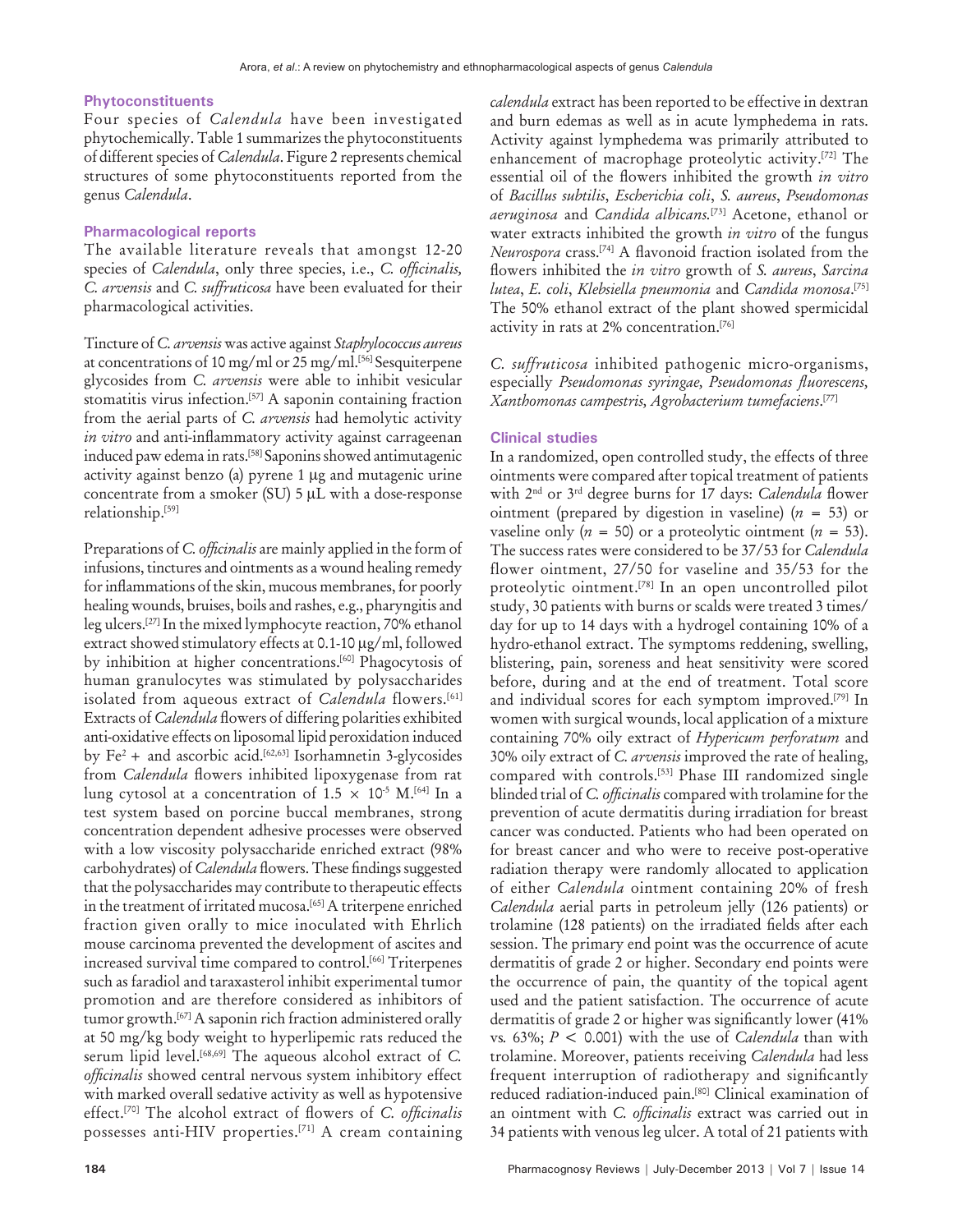33 venous ulcers were treated with ointment, applied twice a day for 3 weeks. Control group that consisted of 13 patients with 22 venous ulcers were treated with saline solution dressings, applied to ulcers for 3 weeks. In the experimental group, the total surface of all the ulcers at the beginning of the therapy was 67,544 mm<sup>2</sup>. After the 3<sup>rd</sup> week, the total surface of all the ulcers was 39,373 mm2 (a decrease of 41.71%). In seven patients, complete epithelialization was achieved. In the control group, the total surface of all ulcers at the beginning of the therapy was 69,722 mm2 . After the 3rd week, the total surface of all ulcers was 58,743 mm<sup>2</sup> (a decrease of 14.52%). In four patients, complete epithelialization was achieved. There was a statistically significant acceleration of wound healing in the experimental group ( $P < 0.05$ ), suggesting the positive effects of the ointment with marigold extract on venous ulcer epithelialization.[81]

#### **Toxicology**

Although rare, skin contact with *Calendula* preparations may result in an allergic reaction to the herb. Sensitization to *Calendula* and allergic contact reactions have been reported.[82,83] There have also been incidents of anaphylactic shock after gargling with an infusion of *Calendula*. [84]

# **CONCLUSION**

About 12-20 species of the genus *Calendula* have been reported in various floras. Among these, most of the ethnopharmacological reports are available on *C. officinalis* and *C. arvensis*. Further, only four species of *Calendula* have been partially investigated for their phytoconstituents. A close scrutiny of literature on *Calendula* reveals that three species have been investigated pharmacologically. Pharmacological studies reveal that *C. officinalis* exhibits antibacterial, antiviral, anti-inflammatory, anti-tumor and antioxidant properties; *C. arvensis* possesses antibacterial, anti-inflammatory, antimutagenic and hemolytic activities; and *C. suffruticosa* exhibits antimicrobial activity. *C. officinalis* has been included in number of herbal formulations, which are in clinical use for the treatment of various ailments like central nervous system disorders. Keeping in view the ethnopharmacology, phytochemical and pharmacological reports, low toxicity and frequency of use, *C. officinalis* seems to hold great potential for in depth investigation for various biological activities. Few preliminary pharmacological reports support medicinal potential of some *Calendula*  species. These species need to be investigated systematically with a view to establish their varied pharmacological activities and mode of actions.

#### **REFERENCES**

1. Baciu AD, Mihalte L, Sestras AF, Sestras RE. Variability of decorative traits, response to the *Aphis fabae* attack and RAPD diversity in different genotypes of *Calendula*. Not Bot Hort Agrobot Cluj 2010;38:265-70.

- 2. Naguib NY, Khalil MY, El Sherbeny SE. A comparative study on the productivity and chemical constituents of various sources and species of *Calendula* plants as affected by two foliar fertilizers. J Appl Sci Res 2005;1:176-89.
- 3. Ghorbani A. Studies on pharmaceutical ethnobotany in the region of Turkmen Sahra, north of Iran (Part 1): General results. J Ethnopharmacol 2005;102:58-6.
- 4. Tiwari S. Plants: A rich source of herbal medicine. J Nat Prod 2008;1:27-33.
- *5.* Anonymous. Vol. 1. New Delhi: National Institute of Sciences Communication and Information Resources, Council of Scientific and Industrial Research; 2000. p. 185-6.
- 6. Dall'Acqua S, Cervellati R, Loi MC, Innocenti G. Evaluation of *in vitro* antioxidant properties of some traditional Sardinian medicinal plants: Investigation of the high antioxidant capacity of *Rubus ulmifolius*. Food Chem 2008;106:745-9.
- 7. Abbasi AM, Khan MA, Ahmad M, Zafar M, Jahan S, Sultana S. Ethnopharmacological application of medicinal plants to cure skin diseases and in folk cosmetics among the tribal communities of North-West Frontier Province, Pakistan. J Ethnopharmacol 2010;128:322-35.
- 8. Passalacqua NG, Guarrera PM, De Fine G. Contribution to the knowledge of the folk plant medicine in Calabria region (Southern Italy). Fitoterapia 2007;78:52-68.
- 9. Yoshikawa M, Murakami T, Kishi A, Kageura T, Matsuda H. Medicinal flowers. III. Marigold. (1): Hypoglycemic, gastric emptying inhibitory, and gastroprotective principles and new oleanane-type triterpene oligoglycosides, calendasaponins A, B, C, and D, from Egyptian *Calendula officinalis*. Chem Pharm Bull (Tokyo) 2001;49:863-70.
- 10. Blumenthal M, Goldberg A, Brinckmann J. Herbal Medicine: Expanded Commission E Monographs. Austin, TX, Boston: American Botanical Council, Integrative Medicine Communications; 2001. p. 376-8.
- 11. Ukiya M, Akihisa T, Yasukawa K, Tokuda H, Suzuki T, Kimura Y. Anti-inflammatory, anti-tumor-promoting, and cytotoxic activities of constituents of marigold (*Calendula officinalis*) flowers. J Nat Prod 2006;69:1692-6.
- 12. Rehecho S, Uriarte-Pueyo I, Calvo J, Vivas LA, Calvo MI. Ethnopharmacological survey of medicinal plants in Nor-Yauyos, a part of the Landscape Reserve Nor-Yauyos-Cochas, Peru. J Ethnopharmacol 2011;133:75-8.
- 13. Safdar W, Majeed H, Naveed I, Kayani WK, Ahmed H, Hussain S, *et al*. Pharmacognostical study of the medicinal plant *Calendula officinalis* L.(family Compositae). Int J Cell Mol Biol 2010;1:108-16.
- 14. Boericke W. Pocket Manual of Homoeopathic Material Medica. B. New Delhi: Jain Publishers Pvt. Ltd.; 1998. p. 156-83.
- 15. Kasiram K, Sakharkar P, Patil A. Antifungal activity of *Calendula officinalis*. Indian J Pharm Sci 2000;62:464-6.
- 16. Cetkovic GS, Djilas SM, Canadanovic-Brunet JM, Tumbas VT. Antioxidant properties of marigold extracts. Food Res Int 2004;37:643-50.
- 17. Page L. Detoxification: All You Need to Know to Recharge, Renew and Rejuvenate Your Body, Mind and Spirit. Carmel Valley, California, United States of America: Healthy Healing Publications; 1998. p. 191-2.
- 18. Khare CP. Indian Medicinal Plants: An Illustrated Dictionary. New York, USA: Springer Science Business Media, LLC; 2007. p. 111-2.
- 19. UMMC. *Calendula*. University of Maryland Medical Centre, Baltimore, Maryland; 2011. Available from: http://www.umm.edu/ altmed/articles/calendula-000228.htm.
- 20. Wynn SG, Fougere B. Veterinary Herbal Medicine. Philadelphia,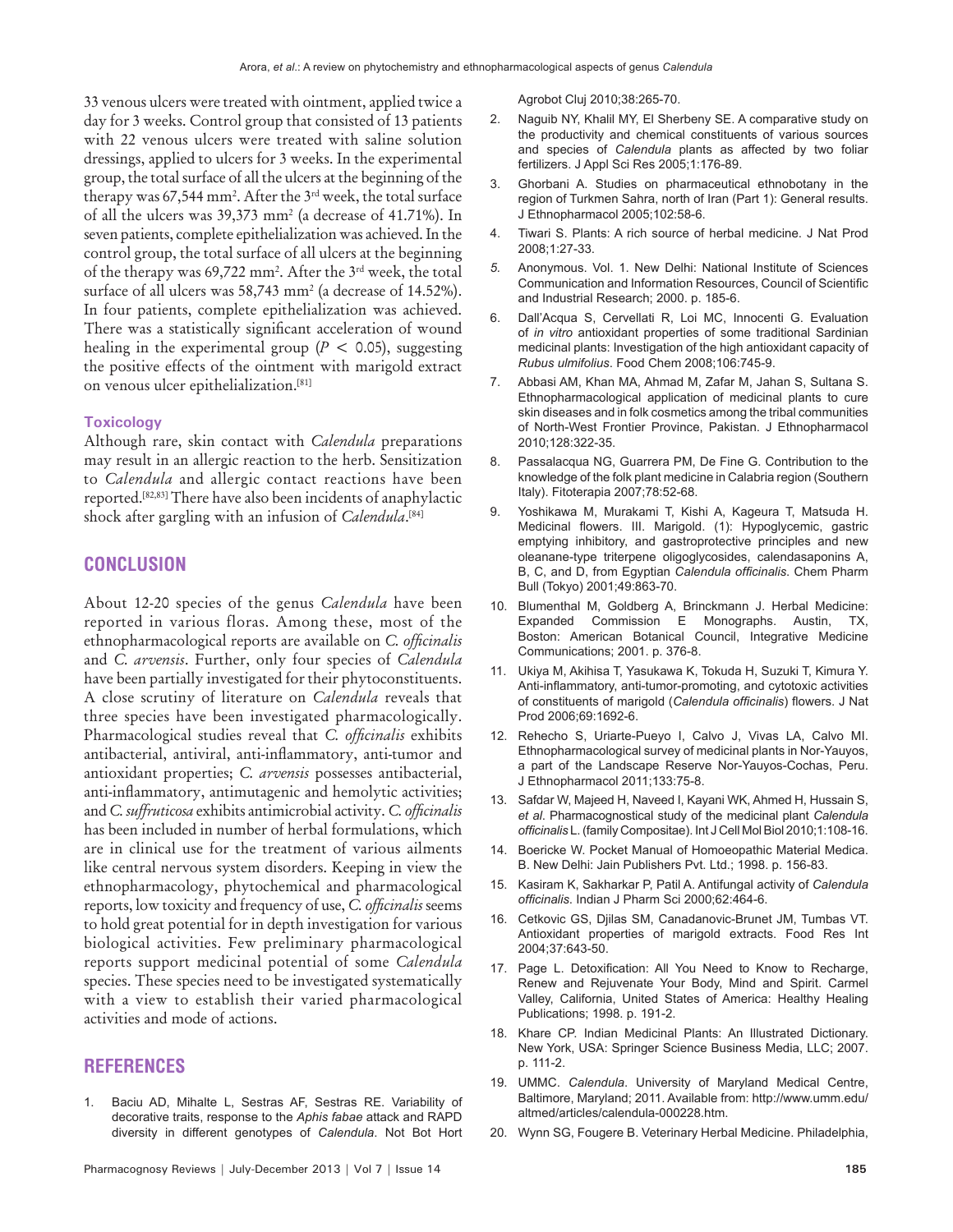USA: Mosby Elsevier; 2007. p. 501-3.

- 21. Miliauskas G, Venskutonis PR, Van Beek TA. Screening of radical scavenging activity of some medicinal and aromatic plant extracts. Food Chem 2004;85:231-7.
- 22. Schneider C. Traumeel-an emerging option to nonsteroidal anti-inflammatory drugs in the management of acute musculoskeletal injuries. Int J Gen Med 2011;4:225-34.
- 23. Sarrell EM, Mandelberg A, Cohen HA. Efficacy of naturopathic extracts in the management of ear pain associated with acute otitis media. Arch Pediatr Adolesc Med 2001;155:796-9.
- 24. Sarrell EM, Cohen HA, Kahan E. Naturopathic treatment for ear pain in children. Pediatrics 2003;111:e574-9.
- 25. Ruiz de Clavijo E. The reproductive strategies of the heterocarpic annual *Calendula arvensis* (Asteraceae). Acta Oncol 2005;28:119-26.
- 26. Paolini J, Barboni T, Desjobert JM, Djabou N, Muselli A, Costa J. Chemical composition, intraspecies variation and seasonal variation in essential oils of *Calendula arvensis* L. Biochem Syst Ecol 2010;38:865-74.
- 27. Bisset NG, Wichtl M. Herbal Drugs and Phytopharmaceuticals. 2<sup>nd</sup> ed. Stuttgart, Germany: Medpharm Scientific Publishers; 2001. p. 118-20.
- 28. MillsSY. The Essential Book of Herbal Medicine. Harmondsworth, Middlesex: Penguin Books Ltd.; 1992.
- 29. Jackson BP, Snowdon DW. Atlas of Microscopy of Medicinal Plants: Culinary Herbs and Spices. New Delhi: CBS Publishers and Distributors (P) Ltd.; 1992. p. 154.
- 30. WHO. WHO Monographs on Selected Medicinal Plants. Vol. 2. Geneva: World Health Organization; 2002. p. 35-44.
- 31. Booth CO. Encyclopaedia of Garden Plants. Vol. 2. Delhi: Daya Books; 1999. p. 202-3.
- 32. Loudon J. The Ladies' Flower-Garden of Ornamental Annuals. London: W. Smith; 1811. p. 206.
- 33. Tutin TG. Flora Europaea: Plantaginaceae to Compositae (and Rubiaceae).Vol. 4. Cambridge, United Kingdom: University Press; 1976. p. 206-7.
- 34. Silwowski J, Dziewanowska K, Kasprzyk Z. Ursadiol: A new triterpene diol from *Calendula officinalis* flowers. Phytochemistry 1973;12:157-60.
- 35. Wilkomirski B, Kasprzyk Z. Free and ester bound triterpene alcohols and sterols in cellular subfractions of *Calendula officinalis* flowers. Phytochemistry 1979;18:253‑5.
- 36. Marukami T, Kishi A, Yoshikawa M. Medicinal flowers. IV. Marigold. (2): Structures of new ionone and sesquiterpene glycosides from Egyptian *Calendula officinalis*. Chem Pharm Bull (Tokyo) 2001;49:974-8.
- 37. Bakó E, Deli J, Tóth G. HPLC study on the carotenoid composition of *Calendula* products. J Biochem Biophys Methods 2002;53:241-50.
- 38. Cetkovic GS, Dilas SM, Brunet JM, Tumbas VT. Thin-layer chromatography analysis and scavenging activity of marigold (*Calendula officinalis* L) extracts. Acta Periodica Technologica 2003;34:93-102.
- 39. Gruenwald J. PDR for Heral Medicines. 2<sup>nd</sup> ed. Montvale, New Jersey, USA: Medical Economics Company; 2000. p. 497-500.
- 40. Okoh OO, Sadimenko AA, Afolayan AJ. The effects of age on the yield and composition of the essential oils of *Calendula officinalis*. J Appl Sci 2007;7:3806-10.
- 41. Janiszowska W, Michalski W, Kasprzyk Z. Polyprenyl quinones and [alpha]-tocopherol in *Calendula officinalis*. Phytochemistry 1976;15:125-7.
- 42. Ulchenko NT, Glushenkova AI, Mukhamedova KS. Lipids of *Calendula officinalis*. Chem Nat Compd 1998;34:272-4.
- 43. Anonymous. The Wealth of India. Vol. 3. New Delhi: Publications and Information Directorate, Council of Scientific and Industrial Research; 1992. p. 55-8.
- 44. Chemli R, Babadjamian A, Faure R, Boukef K, Balansard G, Vidal E. Arvensoside A and B, triterpenoid saponins from *Calendula arvensis*. Phytochemistry 1987;26:1785-8.
- 45. Kirmizibekmez H, Bassarello C, Piacente S, Pizza C, Calis I. Triterpene saponins from *Calendula arvensis*. Zeitschrift fur Naturforschung B. J Chem Sci 2006;61:1170-3.
- 46. Vidal-Ollivier E, Babadjamian A, Faure R, Chemli R, Boukef K, Balansard G. Two-dimensional NMR studies of triterpenoid glycosides. II. Hydrogen NMR assignment of arvensoside A and B, calenduloside C and D. Spectrosc Lett 1989;22:579-89.
- 47. Pizza C, de Tommasi N. Plants metabolites. Anew sesquiterpene glycoside from *Calendula arvensis*. J Nat Prod 1987;50:784-9.
- 48. Pizza C, de Tommasi N. Sesquiterpene glycosides based on the alloaromaden-drane skeleton from *Calendula arvensis*. Phytochemistry 1988;27:2205-8.
- 49. Asolkar LV, Kakkar KK, Chakre OJ. Glossary of Indian Medicinal Plants with Active Principles. Part-1. New Delhi: Council of Scientific and Industrial Research; 1992. p. 153.
- 50. Chisholm MJ, Hopkins CY. Calendic acid in seed oils of the genus *Calendula*. Can J Biochem 1967;45:251-4.
- 51. Chemli R, Boukef K, Balansard G, Gayte-Sorbier A. Study of amino acids in *Calendula arvensis* eu *arvensis* Maire. Plantes Medicinales et Phytother 1986;20:203-9.
- 52. Suh JD. Method for preparaing highly pure lutein by extracting *Calendula arvensis* and saponification thereof with using harmless organic solvent. Korean Kongkae Taeho Kongbo 2006;248-54.
- 53. Lavagna SM, Secci D, Chimenti P, Bonsignore L, Ottaviani A, Bizzarri B. Efficacy of Hypericum and *Calendula* oils in the epithelial reconstruction of surgical wounds in childbirth with caesarean section. Farmaco 2001;56:451-3.
- 54. Mamedova LA, Abasova RL, Aslanov SM, Mamedova ME. Fatty acid composition of the neutral lipids of *Calendula persica*. Chem Nat Compd 1995;31:764-5.
- 55. Chisholm M, Hopkins C. Kamlolenic acid and other conjugated fatty acids in certain seed oils. JAm Oil Chem Soc 1966;43:390-2.
- 56. Dumenil G, Chemli R, Balansard C, Guiraud H, Lallemand M. Evaluation of antibacterial properties of marigold flowers (*Calendula officinalis* L.) and mother homeopathic tinctures of *C. officinalis* L. and *C. arvensis* L. (author's transl). Ann Pharm Fr 1980;38:493-9.
- 57. De Tommasi N, Pizza C, Conti C, Orsi N, Stein ML. Structure and *in vitro* antiviral activity of sesquiterpene glycosides from *Calendula arvensis*. J Nat Prod 1990;53:830-5.
- 58. Chemli R, Toumi A, Oueslati S, Zouaghi H, Boukef K, Balansard G. *Calendula arvensis* L. Impact of saponins on toxicity, hemolytic effect, and anti‑inflammatory activity. J Pharm Belg 1990;45:12-6.
- 59. Elias R, De Méo M, Vidal-Ollivier E, Laget M, Balansard G, Dumenil G. Antimutagenic activity of some saponins isolated from *Calendula officinalis* L., C. arvensis L. and Hedera helix L. Mutagenesis 1990;5:327-31.
- 60. Amirghofran Z, Azadbakht M, Karimi MH. Evaluation of the immunomodulatory effects of five herbal plants. J Ethnopharmacol 2000;72:167-72.
- 61. Varljen J, Liptak A, Wagner H. Structural analysis of a rhamno-arabinogalactan and arabinogalactans with immuno-stimulating activity from *Calendula officinalis.* Phytochemistry 1989;28:2379-83.
- 62. Popovic M, KourinovicB, Mimica-Dukic N, Vojinovic-Miloradav M, Cupic V. Combined effects of plant extracts and xenobiotics on